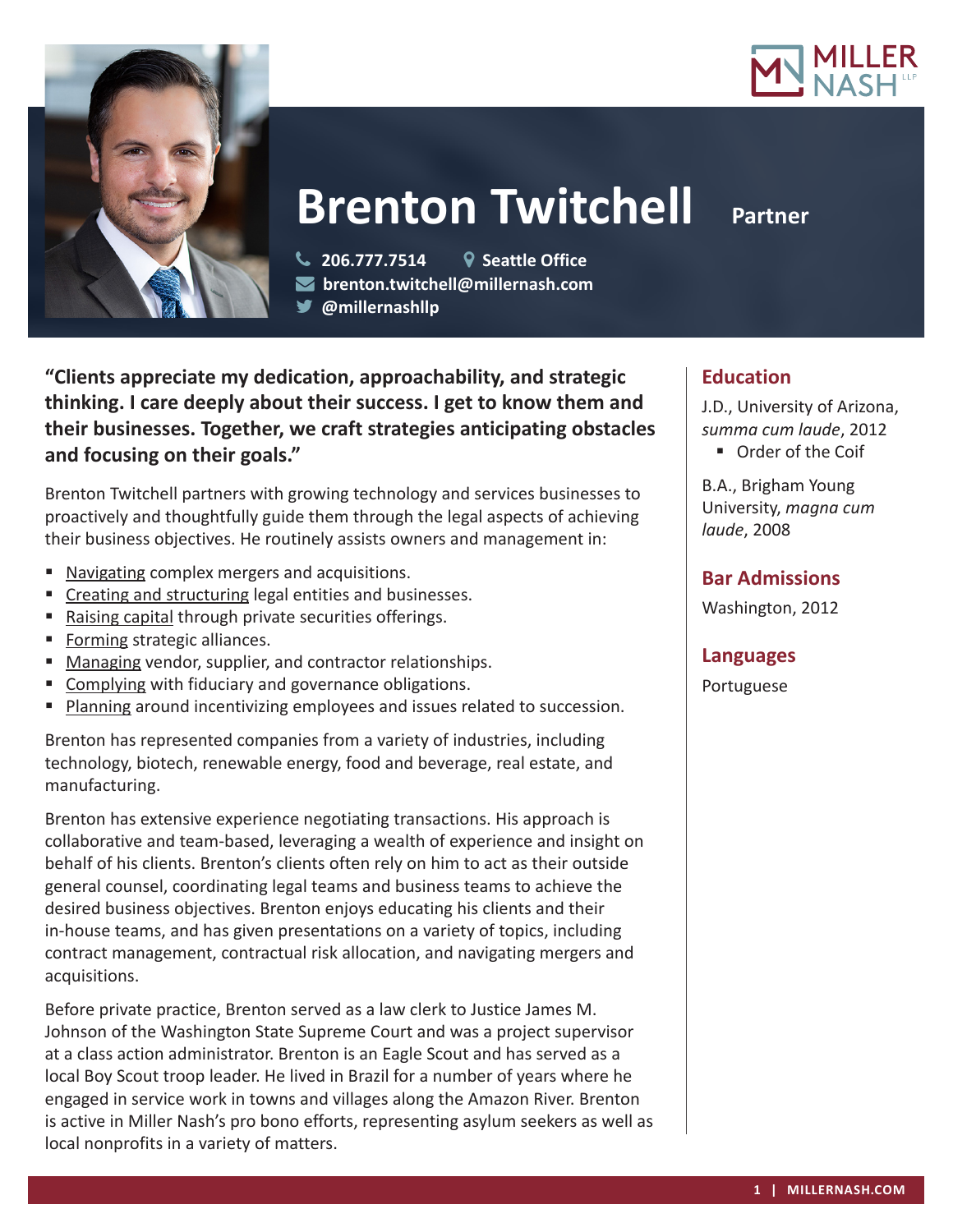

# **Professional Activities**

- Washington State Bar Association, member
- BYU Management Society, member
- Washington State Supreme Court, Justice James M. Johnson, Law Clerk, 2012-2013

## **Civic Activities**

- **Boy Scout Troop Leader, volunteer** 
	- Eagle Scout

## **Representative Experience**

#### **Mergers & Acquisitions**

- Assisted the owners of a local, innovative technology company operating in the health care industry sell their equity in the company for approximately \$100 million.
- Advised a growing real estate business through three acquisitions of assets and equities occurring during a relatively short two-year window as this business expanded its operations and footprint.
- Guided a regional distributor in the food and beverage industry in its \$3 million acquisition of the assets of one of its local competitors.
- Negotiated and developed a strategic alliance agreement for a local manufacturer to partner with an international manufacturer and services business to secure larger, more lucrative contracts.
- Assisted the owners of a competitor to an engineering and construction business acquire part of the equity of that business from its second generation owners—who had outstanding obligations to the first generation navigating complex debt, management, and succession issues.
- Guided a local technology services business through a merger with a competitor from another state, helping the business resolve complaints from a troublesome minority shareholder to complete the deal in a timely manner.
- Counseled a prominent local nonprofit corporation with a substantial interest in real estate in its evaluation of, and eventual partnering via affiliation agreement with, another prominent local nonprofit corporation with substantial real estate assets.

#### **Private Securities Offerings**

- Guided a regional company operating in the hospitality industry through a \$20 million private securities offering.
- Advised an autonomous vehicle company in its evaluation of investment offers from major corporations and venture capitalists.
- Assisted a technology company with unique products in the food and beverage space convert millions in outstanding debt into equity as part of a strategic repositioning for future business and fundraising initiatives.
- Aided a company designing and manufacturing high-end sports equipment in raising capital from a wealthy foreign financier.

#### **Contract Negotiation**

- Assisted a local company manufacturing and distributing products all over the world in negotiating and drafting various supplier, vendor, and sales agreements with global parties.
- Guided a sales executive with a large book of business in the evaluation and negotiation of an employment offer and agreement which included incentive equity grants and options to purchase equity.
- Negotiated and developed a \$1 million client services agreement for a technology services business, which included part of the compensation taking the form of equity.